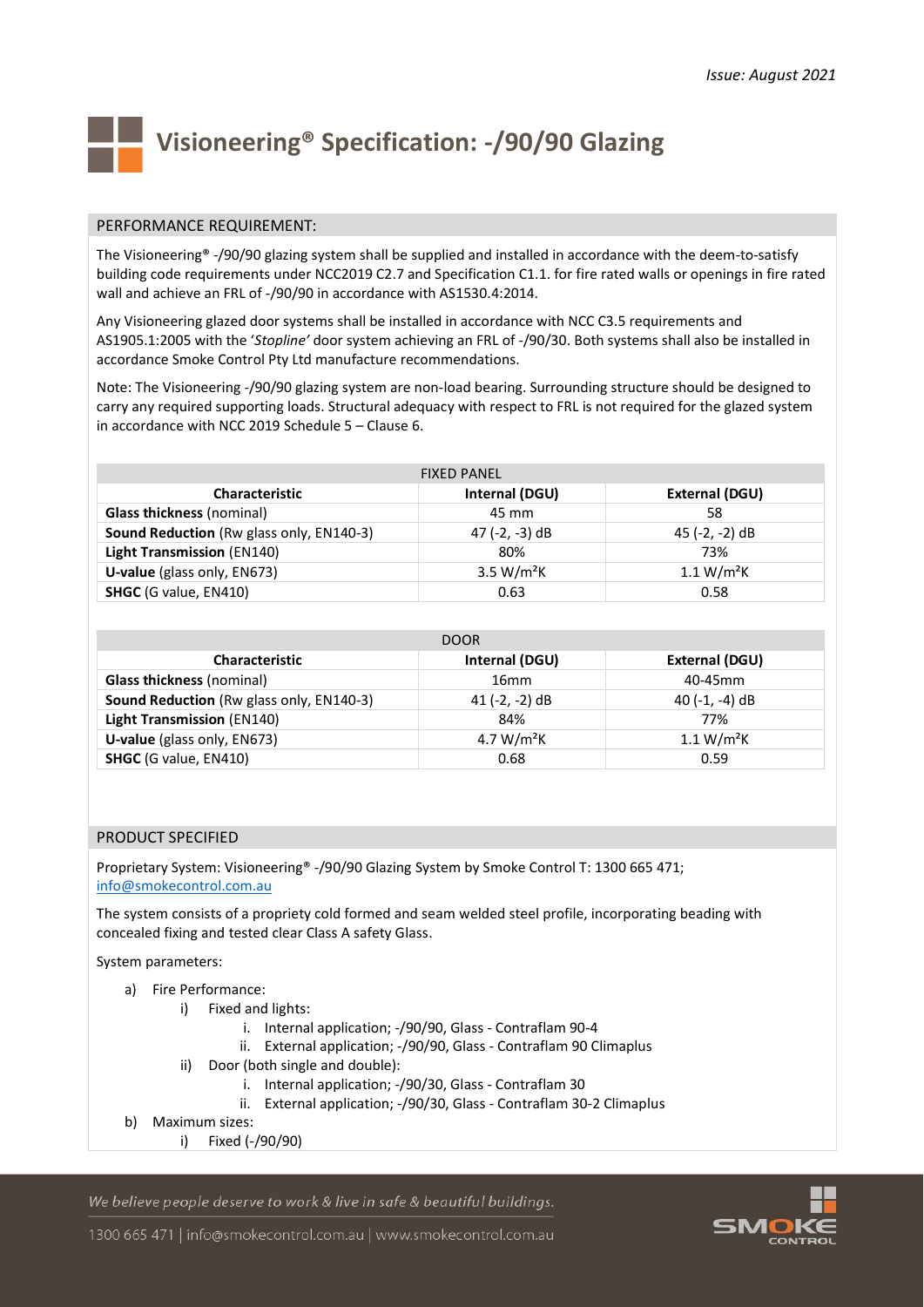- i. Single window 3600mm H x 1500mm W
- ii. Partition up to 4m height and unlimited width appropriate expansion joints and mullions
- ii) Door (-/90/30)
	- i. Single Door 2400mm H x 1200mm W
	- ii. Double Door 2440mm H x 1200mm W per leaf (total 2400mm W)
- iii) Lights (-/90/90)
	- i. Top light total system height up to 4m
	- ii. Side lights up to 4m height and unlimited width appropriate expansion joints and mullions
- c) Dimensions Frame Profile:
	- i) Fixed and lights:
		- i. Internal application 90mm deep x 70mm wide
		- ii. External application 90mm deep x 70mm wide
	- ii) Door frame (both single and double):
		- i. Internal application 65mm deep x 70mm wide
		- ii. External application 65mm deep x 70mm wide
	- iii) Door leaf (both single and double):
		- i. Internal application 65mm deep x 70mm wide
		- ii. External application 65mm deep x 70mm wide
- d) Framing types:
	- i) Galvanised
	- ii) Stainless steel (optional)
- e) Supporting construction type:
	- i) Masonry
	- ii) Concrete
		- iii) Fire rated plasterboard with steel or timber stud
- f) Door Hardware
	- i) Lock Proprietary Mortice
	- ii) Handle Kaba N602 & N601 series
	- iii) Closer
		- i. Single leaf Dorma TS93
		- ii. Double leaf Dorma TS93 GST
- g) Gasketing Smoke Control proprietary integrated black rubber gasket
- h) System weight:
	- i) Fixed glazing
		- i. Internal; Nominally 94.5kg/m<sup>2</sup>
		- ii. External; Nominally 97kg/m<sup>2</sup>
	- ii) Door glazing
		- i. Internal; Nominally 34 kg/m<sup>2</sup>
		- ii. External; Nominally 59 kg/m<sup>2</sup>
- i) Powder-coating: Standard range '*Dulux Duralloy*' Colours. Other colour ranges available on request.

Ancillary items required:

- j) Maintenance: All Visioneering systems shall be maintained by competent technicians in accordance with AS1851 and the manufacturers recommendations
- k) Safety decals: These can be installed external on the glazing in accordance with EN testing or can be factory etched internally into the glass assembly.
- l) Radiation shielding: Additional protective layers to be integrated into the glass assembly to provide EMF / Xray / Ionizing radiation shielding. As per agreed performance specification.
- m) Tinting and visibility control: Glass should include translucent privacy film or tinted DGU.
- n) Electronic hold open: Integrated 24v DC magnetic hold open is available in the door closer mechanism, alarm signal by others. Must be installed with a physical door stop (by others) to prevent door over swinging and damaging integrated hold open device.

We believe people deserve to work & live in safe & beautiful buildings.



1300 665 471 | info@smokecontrol.com.au | www.smokecontrol.com.au